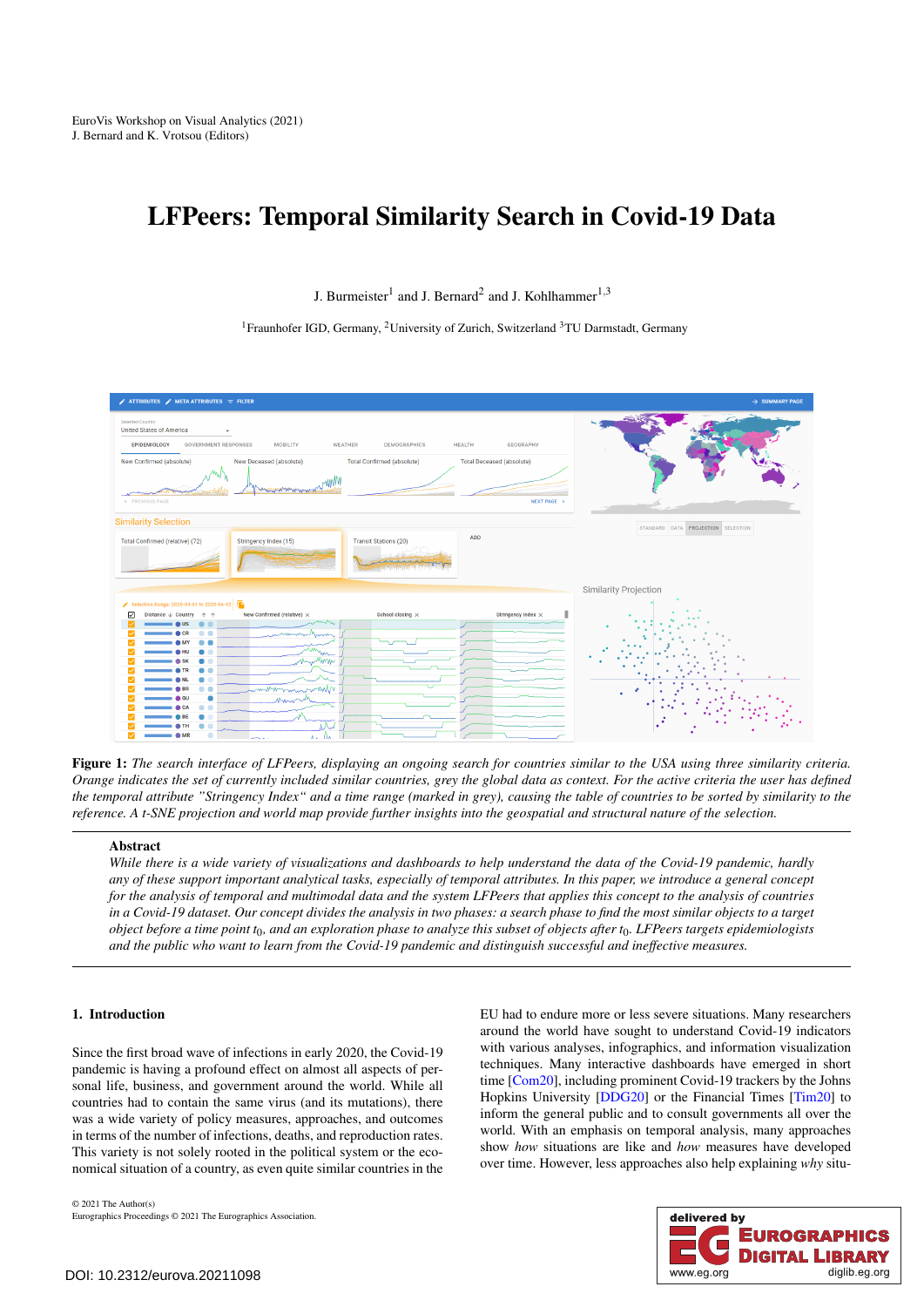<span id="page-1-0"></span>ations have emerged (cause-and-effect), and even fewer approaches allow to infer about what we can learn from past developments of individual countries (learning from peers). The complexity of data types and analysis tasks for these envisioned goals calls for visual analytics solutions.

This paper focuses on the analysis of cause-and-effect within a combined data set of temporal [\[AMST11\]](#page-4-3) and multimodal [\[KH13\]](#page-4-4) attributes, collected by Google  $[W^*20]$  $[W^*20]$  during the Covid-19 pandemic until today. To learn from *peers*, our approach includes user-definable nearest neighbor search operations in early temporal phases, in combination with the exploration of the development of peers in later phases. Related to that, Afzal et al. provide a solution based on geographical visualization to assist in building public response plans [\[AGJ](#page-4-6)<sup>∗</sup> 20]. There are also several epidemiological approaches that address emergent pandemia [\[PBK](#page-4-7)<sup>∗</sup> 19] or visualizations related to epidemic management [\[YDH](#page-4-8)<sup>∗</sup> 17, [AKMR16\]](#page-4-9). The work by Leite et al.  $[LSC^*20]$  $[LSC^*20]$  is related, with their goal to support the understanding of the spread of the disease in different scenarios also in relation to different government response events, while differing in their focus on predictive modeling. Looking beyond epidemiology, there have been several approaches targeting temporal data and similarity [\[WGGP](#page-4-11)<sup>∗</sup> 11,[BSH](#page-4-12)<sup>∗</sup> 16, [ZJGK10\]](#page-4-13). In a sense, we are extending earlier work by Cibulski et al. who established counterparts for the similarity of temporal observations and of corresponding output progressions [\[CMP](#page-4-14)<sup>∗</sup> 19].

Our principal idea is to analyze where and why countries sharing a similar situation started to deviate from each other. We build on the user-defined similarity of observations in a search phase (*before*  $t<sub>0</sub>$ ), followed by a detailed analysis of dissimilarities of temporal progressions in an exploration phase (*after t*<sub>0</sub>). Users can also define the focus point  $t_0$ , as it is often exactly known when influencing factors (such as changes in policies) have been implemented, or interesting changes in observed measures may suggest focus points that are most useful. Pinpointing the policies and measures that were different from  $t_0$  onward helps understand the causes and effects, and helps distinguish effective from irrelevant approaches or identifying irrelevant attributes for a perceived effect. None of the current Covid-19 analytical approaches known to us let users define a distance function and the similarity of countries and Covid-19 situations based on temporal and multimodal data. Our novel distinction between the time range before and after a focus point opens new avenues for time-oriented analysis of infection data on the per-country level. Further, while we were initially motivated by the Covid-19 analytics scenario, our concept takes a more general approach. Overall, we aim at the following contributions: first, we provide a novel concept for temporal and multimodal similarity search and exploration; second, we introduce and demonstrate a prototypical VA system, LFPeers (short for "learning from peers"), that implements this concept for Covid-19 data; third, we reflect on the current state of development and provide ideas for future work.

# 2. Concept

Our conceptual design approach is mainly based on the data-usertask triangle [\[MA14\]](#page-4-15). However, for the visualization and analysis design, we prioritize a clear and stringent task definition over an in-depth user characterization, as our primary aim is to open the analysis for broader yet undefined user groups.

#### 2.1. Abstractions

We abstract from the Covid-19 domain and the dataset at hand, and define the analysis problem in a domain-agnostic way. We use the time axis to structure the presentation of these abstractions, as the evolution of the data over time nicely aligns with the order of steps in the workflow of analysts. Accordingly, we structure abstractions across the temporal domain of the dataset (see Figure [2\)](#page-2-0).

Data abstraction Across the entire data analysis process, analysts focus on the very same type of data objects (here: countries) which are represented by multiple attributes. Mandatory for this type of approach is the existence of at least one time-dependent attribute, as the goal of our analyses is related to time-orientation. In Figure [2,](#page-2-0) time series data of all objects (for one focused attribute) is visualized with light gray color as a background layer. What makes the approach special is the existence of additional data attributes which may or may not develop over time. These additional data attributes will help to contextualize or even explain findings in the focused time-oriented attribute. It may be desirable to include different and multimodal sources of data into the approach [\[KH13\]](#page-4-4), inspired by the idea to increase the variety of interesting connections [\[BSW](#page-4-16)<sup>\*</sup>14] that can be drawn across attributes. In our case, we load data from various domains (epidemiology, government responses, weather, etc.) into LFPeers, all linked to the data object at hand (countries).

Problem statement Given a multimodal collection of data objects, the goal of analysts is to identify behavior of these objects over time and to explain variations of unexpected behavior to make informed decisions. Inspired by the idea to learn from peers and do better next time, most challenging aspects in the analysis workflow are to identify near-neighbor objects to compare these objects over time and to explain variation across these objects. The analysis problem is special, as analysts face the challenge of an interesting duality with respect to the temporal domain. In an early temporal phase of the time series, the challenge is to identify and select a subset of *most similar objects*. In contrast, in later phases of the time series the information need of analysts becomes exploratory [\[AA06\]](#page-4-17): it flips to the *identification and explanation of variation (dissimilarity)* within the previously selected subset. In Figure [2,](#page-2-0) a thin slope of orange time series indicates the identification and selection of data similar to the blue reference time series in the *search phase*. In contrast, the *exploration phase* after  $t_0$  employs a fan metaphor to indicate that the subset of previously selected time series starts developing (micro) variations, which will be subject to in-depth analysis.

#### 2.2. Tasks along the User Workflow

The workflow of analysts includes two phases. In an early *search phase* users retrieve nearest neighbors [\[BAP](#page-4-18)<sup>\*</sup>05] prior to an endpoint *t*<sup>0</sup> (see Figure [2\)](#page-2-0). The *exploration phase* starts after the search phase, framed by a second endpoint  $t_1$ . In this phase, users identify and explain variances in the retrieved subset. As such, the approach adopts the exploratory search [\[WR09,](#page-4-19) [Ber15\]](#page-4-20) principle for time-oriented data [\[BWK](#page-4-21)<sup>\*</sup>13] in a novel way. For the design of visual analytics support, we suggest the following set of abstracted tasks.

- Search Phase: retrieve nearest neighbors prior to *t*0.
	- $-$  T<sub>1</sub>: select and analyze object of interest (here: country)
	- $-$  **T**<sub>2</sub>: define  $t_0$  after the analysis of the object of interest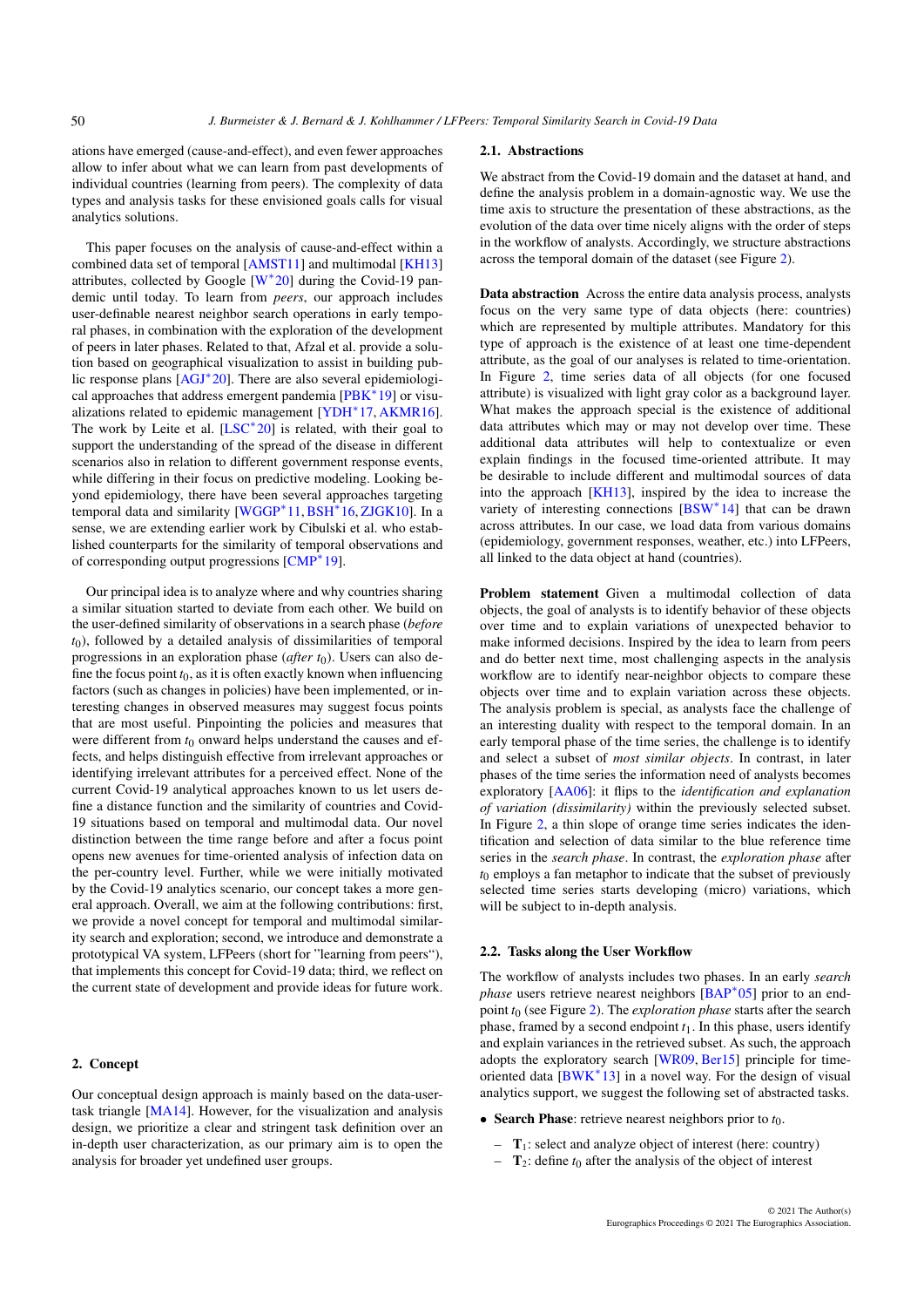51

<span id="page-2-1"></span>

<span id="page-2-0"></span>Figure 2: *Conceptual user workflow with five tasks that align with the temporal progression of the data. First, a user selects a focus object*  $(T_1)$  represented by its time series (blue). Second, the user defines a temporal endpoint  $t_0$  of the search phase ( $T_2$ ). Third, based on the defined *similarity, nearest neighbor items are automatically retrieved (*T*3, orange). Fourth, the user analyzes variations of temporal progressions in the exploration phase from t*<sub>0</sub> *to t*<sub>1</sub> ( $\mathbf{T}_4$ ). Finally, the user correlates the values of time series at time point  $t_1$  ( $\mathbf{T}_5$ ) with external attributes.

- $-$  T<sub>3</sub>: identify peers with most similar behavior before  $t_0$
- **Exploration Phase:** explore variances within neighbors after  $t_0$ 
	- $-$  T<sub>4</sub>: explore commonalities and differences of peers after  $t_0$
	- $T<sub>5</sub>$ : correlate post-progression of peers with external factors that may explain variations of peers after  $t_0$

# 3. Visual Analytics Approach

We present LFPeers, a visual analytics system that adopts the conceptual workflow (Figure [2\)](#page-2-0) in two dedicated interfaces, for the search phase (Figure [1\)](#page-0-0) and the exploration phase (Figure [3\)](#page-3-0).

## 3.1. Search Phase

The search interface provides an overview of the data objects in a table view (bottom left), attribute views showing temporal value distributions (on the left), a world map (top right), a scatterplot showing dimensionality-reduced countries (lower right), as well as controls for the definition of object similarity.

Visualization design The top left view allows users to browse through different groups of attributes and analyze temporal details of attributes. Details of temporal attributes are always represented with bundled line charts [\[JME10,](#page-4-22) [BHR](#page-4-23)<sup>∗</sup>]. As with the conceptual workflow in Figure [2,](#page-2-0) these bundled line charts follow a common color coding. The selected country  $(T_1)$  is drawn with a gradient blue-green line always on top. The gradient coloring mirrors the y-axis position and helps to distinguish the trends of the stacked sparklines within the dense layout. In LFPeers, the orange color is reserved for identified peers  $(T_3)$ , here to support superimposed visual comparisons [\[GAW](#page-4-24)<sup>∗</sup>11] with the selected country. All other countries are drawn in grey to provide the global context. For the temporal analysis of ordinal attributes, we modify the y-axis and use an ordinal scale, assigning each category to a certain bandwidth in the notion of a heatmap. The selected country is drawn as a line in the middle of these bands (see bottom of Figure [3\)](#page-3-0). The *table* (lower left), shows the query object and nearest neighbors, in combination with preferred temporal and static attributes. Temporal attributes are displayed as sparklines, static attributes as color-coded rectangles. The table can be sorted by static attributes and by object similarity. This approach can be used as an entry point to identify countries with distinctive developments or trends.

Object selection The first action across all views is the selection of a single country of interest that is used as the query object  $(T_1)$ . A combo box allows the selection by name (see Figure [1](#page-0-0) top left), but users can also map attributes onto the world map, and select interesting countries from there.

Temporal querying LFPeers enables users to define an attribute and time range for the similarity calculation. This includes the meaningful definition of the endpoint  $t_0$  of this time range, as  $t_0$  will separate the search phase from the subsequent exploration phase  $(T<sub>2</sub>)$ . Every chart with a temporal x-axis can be used for the definition of the time range with a brushing interaction, inspired by the timebox widgets approach [\[HS04\]](#page-4-25). Time ranges are shown with a grey background across all temporal charts (see Figure [1](#page-0-0) left).

Interactive similarity concepts Following the definition of a query attribute and time range, LFPeers computes feature vectors for all respective time series, and sorts the table by the similarity to the query object. LFPeers supports selecting between different time series descriptors to transform the data into numerical feature vectors, ranging from equidistant temporal sampling to statistical measures including min, max, or trend values. The set of descriptors is extendable, e.g., by PAA [\[KCPM01\]](#page-4-26) and PIP [\[ZJGK10\]](#page-4-13) algorithms. Users can also select between distance metrics: dynamic time warping [\[SC07\]](#page-4-27) if similar structures shall be considered with a certain tolerance in temporal distortion, or Euclidean distance if the exact shape and temporal occurrences shall be emphasized [\[Ber15\]](#page-4-20).

Identification of peers A natural way of identifying the peer group  $(T_3)$  is using the ordered list of countries in the table, allowing their detailed analysis and comparison. Conceptually, a peer group is empty at start and can be extended by adding countries of interest, by using the checkboxes for every row element. A straightforward approach may, e.g., be to add the first *k* neighbor objects, however, users also have the flexibility for more individual groupings. Candidate objects can also be added in the scatter plot using brushing interaction or by clicking on the map. In turn, both views can also be used to filter and fine-tune the peer group, e.g., to restrict the group to parts of the world or to remove outliers.

Multi-criteria peer selection To further support forming peer groups based on multiple criteria, LFPeers supports the definition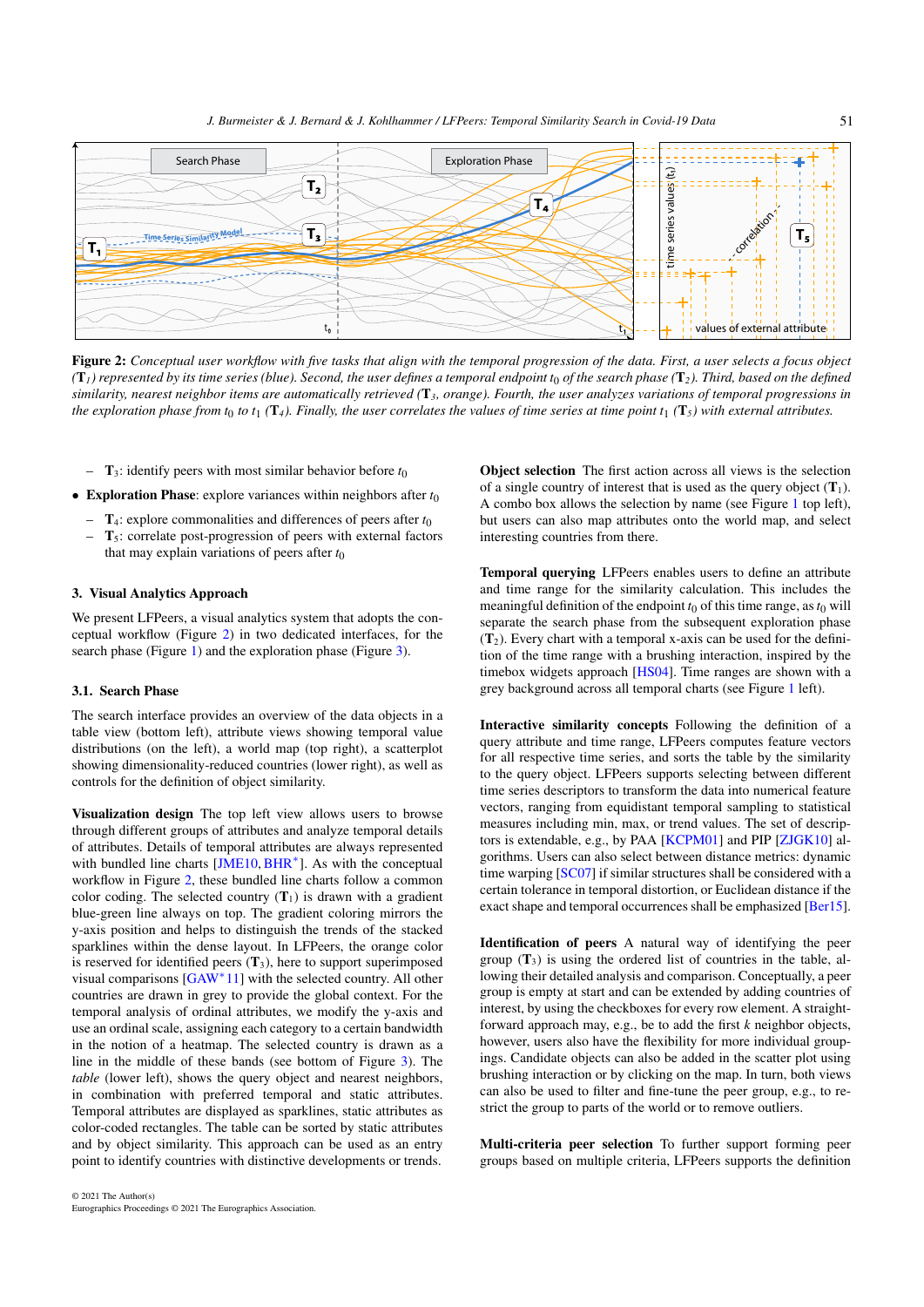<span id="page-3-1"></span>

<span id="page-3-0"></span>Figure 3: *An excerpt of the exploration phase interface, depicting the correlation between two time series that show noticeable fanout behavior after the similarity selection range (marked by the orange rectangle below the x-axis). The orange dots depict the correlation of the two time series at multiple time points. The scatter plot presents a closer view at the data at the last time point.*

of similarity concepts for up to four attributes in parallel. Each concept can be based on entirely different definitions of time series similarity, leading to different orderings of countries. The final peer group is formed by the intersection of all user-defined country subsets. These parallel similarity concepts are visualized in the similarity selection view (Figure [1,](#page-0-0) center left) where the *Stringency Index* similarity concept is currently active.

Auxiliary views The components on the right provide additional structural and geographical context. The *scatter plot* depicts a t-SNE [\[VdMH08\]](#page-4-28) projection of the feature vectors as one representative of the class of dimensionality reduction methods [\[EMK](#page-4-29)<sup>∗</sup> 19]. A crosshair marks the selected country and allows a more finegrained assessment of neighborship relations. The point colors are assigned by their position in the 2D projection space  $[BSM^*15]$  $[BSM^*15]$  using a cube-diagonal RGB 2D colormap [\[Ves99\]](#page-4-31). To provide visual linkage to the table, an equally colored circle icon is added to every row. Given that the table is sorted by similarity, one would expect a range of similar colors across top-ranked objects. In turn, strong color variations indicate errors in the sorting process and a call for adjustments. The *world map* is also linked using the same coloring scheme, so that (data-wise) similar countries can be compared to their geographical locations. As an alternative, a binary colorcoding can be used, highlighting the peer group across the globe.

#### 3.2. Exploration Phase

An overview of all temporal attributes with bundled linecharts allows the exploration of peer development in later phases. Users can browse through a grid-based chart assembly and identify noticeable behaviors such as widespread fan-outs, or a divergence into sub-groups  $(T_4)$ . Once an interesting pattern is observed, users can select the attribute of interest, which is subsequently visualized at the top right and used as target attribute for correlation analysis. With the definition of a time point  $t_1$  in one of the charts with a simple click interaction, LFPeers automatically computes the correlations between the target attribute and all other temporal and static attributes, by using the attribute values for all peers at time point  $t_1$  ( $T_5$ ). A list interface on the right highlights the most interesting attributes by the order of their correlation strength. For clicked attributes of interest, LFPeers automatically shows a popover with details of the explaining attribute, including the distribution of the temporal attribute and correlation details shown in a scatterplot. Finally, the strength of correlations for alternative time points is shown at the bottom using a point size encoding. A time series that consistently displays very similar behavior might not be a candidate to explain e.g. a divergence into sub-groups, but might be affected by the same cause. A series that has shown less correlation up until *t*0, but higher correlation after this point might be of more interest.

### 4. Usage Scenario

We demonstrate the applicability of LFPeers with a usage scenario across all five tasks using the Covid-19 case. An analyst seeks to identify distinguishing factors that drove the observations of Covid-19 cases in the US after the summer of 2020. The analyst selects the US as the country of interest  $(T_1)$  and begins the analysis with brushing a time range  $(T_2)$  until summer for the *total confirmed cases (relative)* (Figure [1,](#page-0-0) center left). Using the first similarity ordering, the analyst adds multiple countries to the peer group, as many countries in the grey time range appear very similar  $(T_3)$ . The world map displays his selection, and he deselects several countries to focus on Western and Asian regions. Looking at the set of peers (highlighted in orange), he sees increasingly varying behaviors in confirmed cases after the summer, with the US curve noticeably above almost all others. The analyst restricts the set of peers via two additional constraints *Stringency Index* and *Transit Stations*. The charts for those criteria show much more variability, so the analyst carefully browses through the sorted table to decide, which curve patterns to add to the set of peers. The projection hints towards several clusters; by brushing, he takes those as initial selection and continues to refine the selection, ending up with only 15 countries matching his interest. In the exploration page, he scans the charts for indications if the peers form patterns in government actions and external factors  $(T_4)$ . He quickly realizes that his peer group is too small for meaningful analysis, so he reiterates on his peer groups and continues with a larger group. He then probes autumn and winter time points in the chart of confirmed cases, triggering the system to compute and rank correlations  $(T_5)$ . He finally drills down into the detailed view (Figure [3\)](#page-3-0), to investigate temporal relationships.

#### 5. Discussion and Conclusion

We have presented a visual analytics approach for the cause-effet analysis in time-oriented data, using Covid-19 as the driving use case. At a glance, our approach supports users in the search for a group of similar data objects in an early phase of the time series, as well as in the exploration of variations within this group as occurring in later phases of the time series data. In addition, users have a means to explain these variations using correlation analysis. We believe that this type of approach complements the rich body of Covid-19 dashboards with a stringent focus on visual analytics capability and a clearly defined and yet unsupported analysis task.

Despite the relevance of finding solutions for the ongoing pandemic, our conceptualization already aims for a domain-agnostic and technique-driven agenda. With  $T_3$ , we draw an explicit connection to searching time series by similarity, which comes with many degrees of freedom that have to be considered. We already allow users to steer the means to determine similarity interactively. Along these lines, there is ongoing work to extend LFPeers' toolkit, and apply the approach on other data to validate and reflect on the generalizability of the approach.